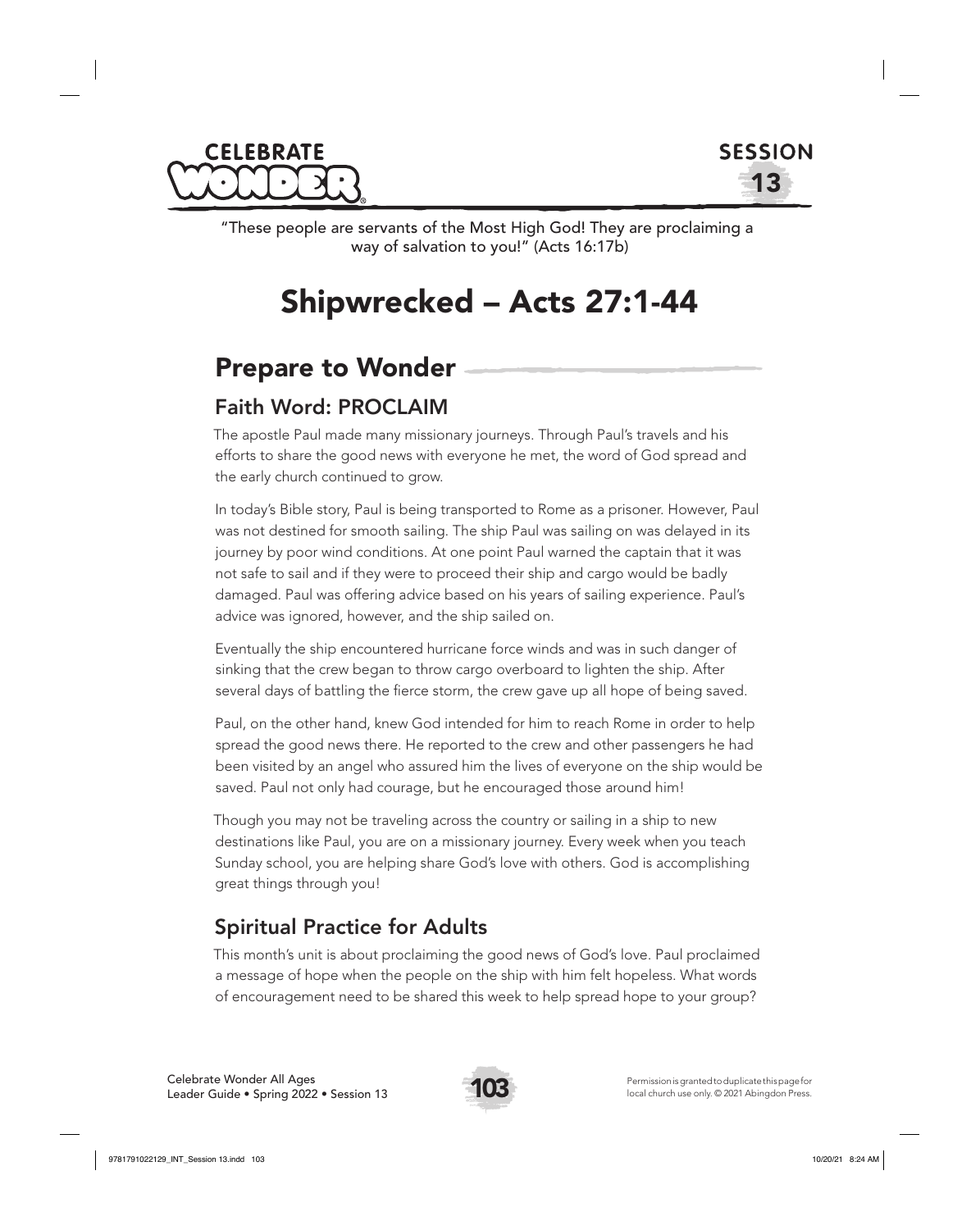# Come Together

# Come Together

*Supplies: Class Pack,* Celebrate Wonder Bible Storybook*, Wonder Box, white cloth, battery-operated candle, boat*

*Prepare Ahead: Set up a Wonder Table (see p. 3) with a white cloth, batteryoperated candle, and a Wonder Box (see p. 3). Display the Unit 3 Bible Verse Poster (Class Pack—pp. 9 & 16) and Faith Word Poster (Class Pack—p. 21). Place a boat inside the Wonder Box.* 

- Point to the Unit 3 Faith Word Poster, and invite the children to wonder about what the word *proclaim* means.
- Invite the kids to join you in a circle.

**SAY:** This month we are hearing stories about a man named Paul. In today's story, Paul is on a boat headed to the city of Rome.

ASK: What do you think will happen in today's story?

• We recommend reading a story each week from the *Celebrate Wonder Bible Storybook*. Allow an elementary kid to read, "Shipwrecked" (pp. 296–7), from the storybook.

PRAY: Dear God, thank you for encouragers. Help us encourage others, too. Amen.

# Shipwrecked – Preschool

*Supplies: Reproducible Kids' Book, crayons*

*Prepare Ahead: Photocopy "Shipwrecked" (Reproducible 13A) for each preschooler.*

• Invite the preschoolers to use crayons to color the picture. Invite elementary kids to help the preschoolers follow the directions on the pages.

**SAY:** Paul was arrested. As a Roman citizen, he was allowed to ask to be taken to the city of Rome for his trial. He had to get on a ship to sail to Rome. While on the ship, the boat was in a shipwreck!

# Sailing to Rome – Younger Elementary

*Supplies: Reproducible Kids' Book, pens or pencils*

*Prepare Ahead: Photocopy "Sailing to Rome" (Reproducible 13B) for each child.*

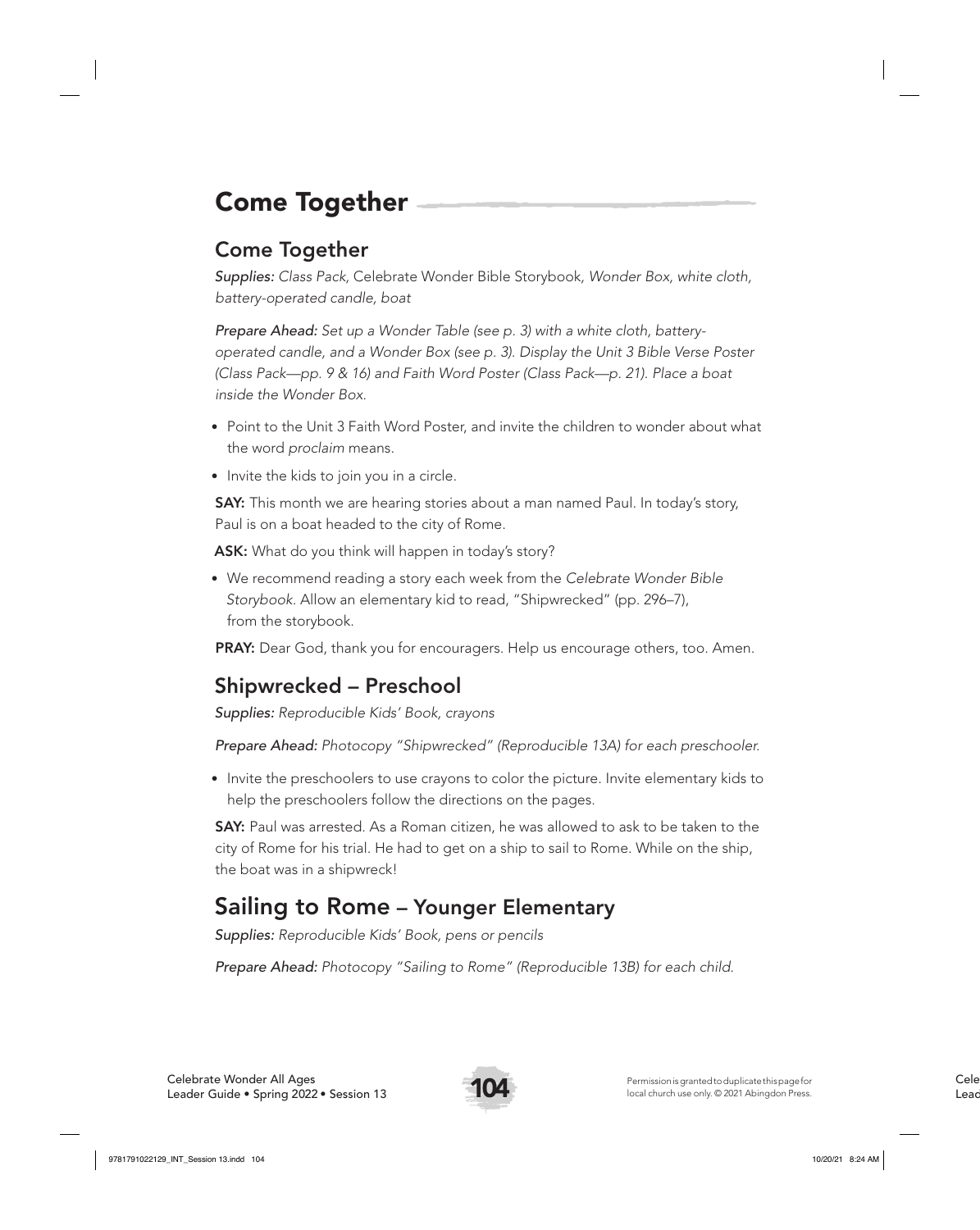**SAY:** Paul was arrested. As a Roman citizen, he was allowed to ask to be taken to the city of Rome for his trial. He had to get on a ship to sail to Rome. Solve the maze to help Paul and the ship get to Rome.

- Invite the kids to solve the maze.
- When they are finished, they can color the picture.

### Paul Word Search – Older Elementary

*Supplies: Reproducible Kids' Book, pencils, CEB Bible*

*Prepare Ahead: Photocopy "Paul Word Search" (Reproducible 13C) for each child.* 

SAY: This month, we learned a lot about Paul and the message of Jesus' love he proclaimed with the help of friends.

• Invite the kids to use the word bank to find and circle words from this month's stories.

# May Stars and Constellations – All Ages

*Supplies: Reproducible Kids' Book, crayons or markers*

*Prepare Ahead: Photocopy "May Stars and Constellations" (Reproducible 13D) for each child.* 

- Hand out copies of Reproducible 13D.
- Invite the kids to look over the stars, constellations, and star pictures on the page.

ASK: Do you recognize any of the star pictures on the page?

• Invite the kids to share any star pictures they recognize. This sheet shows the same stars and constellations that we saw in May. Use this opportunity to see if any kids in your class have tried to find star pictures in the sky.

**SAY:** This fall, we began looking at the night sky to see star pictures. If you are having trouble finding these shapes, here's a tip.

• Point to Orion on the star chart.

**SAY:** Orion is the figure of a man. His belt has three bright stars that are pretty easy to find in the winter sky. If you can find the belt, you might be able to find some of the other stars and constellations on the sheet.

• Invite the kids to take the sheets home and look at the sky.

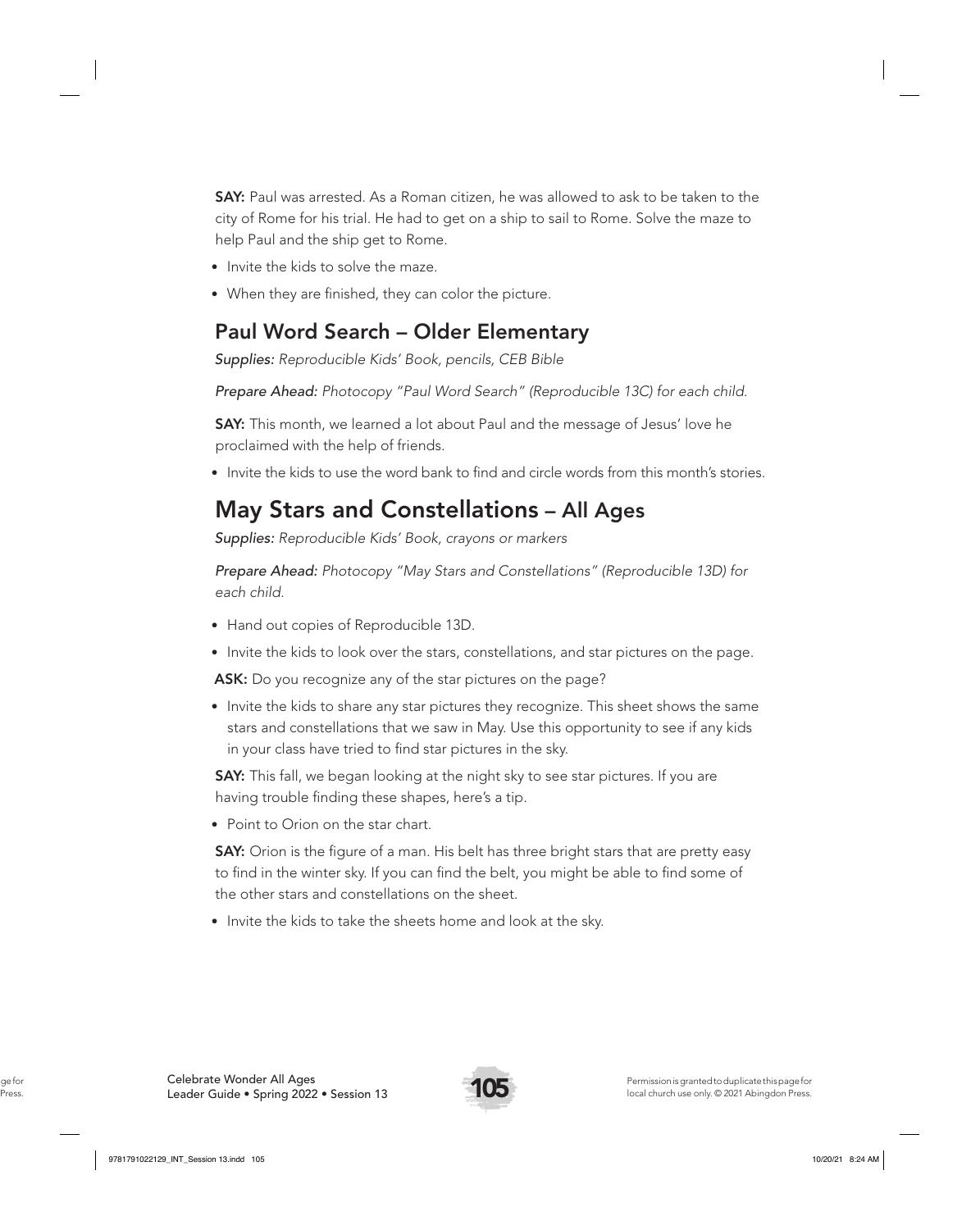# Wonder Time

## Interactive Bible Story

*Supplies: Reproducible Kids' Book* 

*Prepare Ahead: Photocopy today's Take-Home Pages from the Reproducible Kids' Book, 13F–13G. Display the Unit 3 Bible Verse Poster (Class Pack—pp. 9 & 16).*

• Invite several readers to take turns reading the story, one section at a time.

WONDER: What do you think the ship's crew thought about Paul's proclamation?

# Share a Story

*Supplies: Celebrate Wonder DVD, TV, DVD player*

- Invite the children to join you, sitting in a circle on the floor.
- Watch the Session 13 video (Celebrate Wonder DVD).

## Wonder with Me

*Supplies: Class Pack, Wonder Box, scissors*

*Prepare Ahead: Lay out the Unit 3 Wonder Story Mat (Class Pack—pp. 7 & 18). Cut out the Unit 3 story figures (Class Pack—p. 3).* 

• Place the Wonder Box on the Unit 3 Wonder Story Mat.

SAY: Today's Faith Word is *proclaim*.

• Show the children the Unit 3 Faith Word Poster (Class Pack—p. 21).

SAY: Proclaim means to share out loud what you believe about your faith.

• Point to the portrait of Paul.

#### WONDER together:

- ❍ What do you say to your friends when they need encouragement?
- ❍ What makes you feel hopeful?
- ❍ How will your actions proclaim God's love?
- Add the portrait of the ship's crew to the poster.
- Open the Wonder Box to reveal the boat.

**WONDER:** Why do you think there is a boat in our Wonder Box this week?

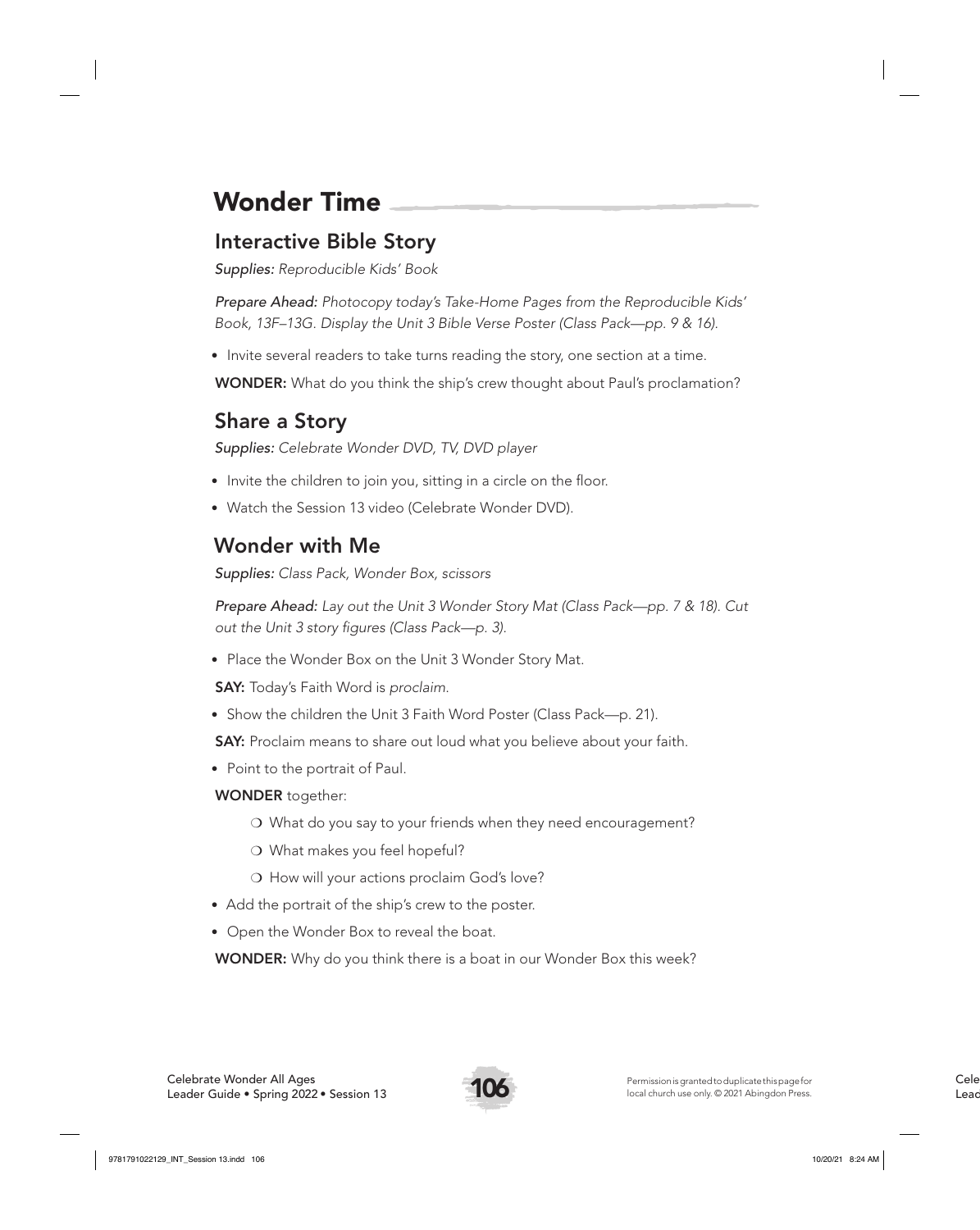# Experience Wonder

# Messages of Hope (Art)

*Supplies: paper bowls or cups, measuring cups, water, cornstarch, food coloring, paintbrushes*

**SAY:** Paul encouraged the crew and the passengers when everyone was scared. He told them that God would keep them safe. This made the people hopeful for safety. Sharing hope with others is an important part of proclaiming the good news of Jesus' love. We're going to make sidewalk chalk paint to write messages of hope for our congregation.

- Give each child a bowl or cup.
- Invite the kids to measure out and mix two tablespoons of water with two tablespoons of cornstarch in their bowls.
- Encourage them to add eight drops of food coloring into their bowls to make chalk paint.
- If you are able, invite the kids to make more than one color.
- Invite the kids to take their chalk paint and a brush outdoors to paint messages of hope for your congregation.

# Examine the Bible Verse

**SAY:** Our Unit 3 Bible verse is Acts 16:17b. Find it in your Bibles.

ASK: Is the Book of Acts in the Old or New Testament? *(New)* Where is Acts located in the New Testament? *(right after the Gospel books)* In what chapter of Acts is our verse located? *(16)* What is the verse number? *(17)*

• Gather the kids around the Unit 3 Bible Verse Poster. Read it together.

ASK: What is the reference for our verse? *(Acts 16:17)*

**SAY:** Our Bible verse is from the story we heard today. Paul and Silas healed the woman and this is what she says!

# Peaceful Place

*Supplies: copies of the Unit 3 Faith Word (Leader Guide—p. 115;,* Celebrate Wonder Bible Storybook*; suggested book:* Say Something*, by Peter H. Reynolds; paper; crayons or markers; stationary; pens or pencils*

*Tip: All of the supplies/activities suggested for the Peaceful Place are optional.*

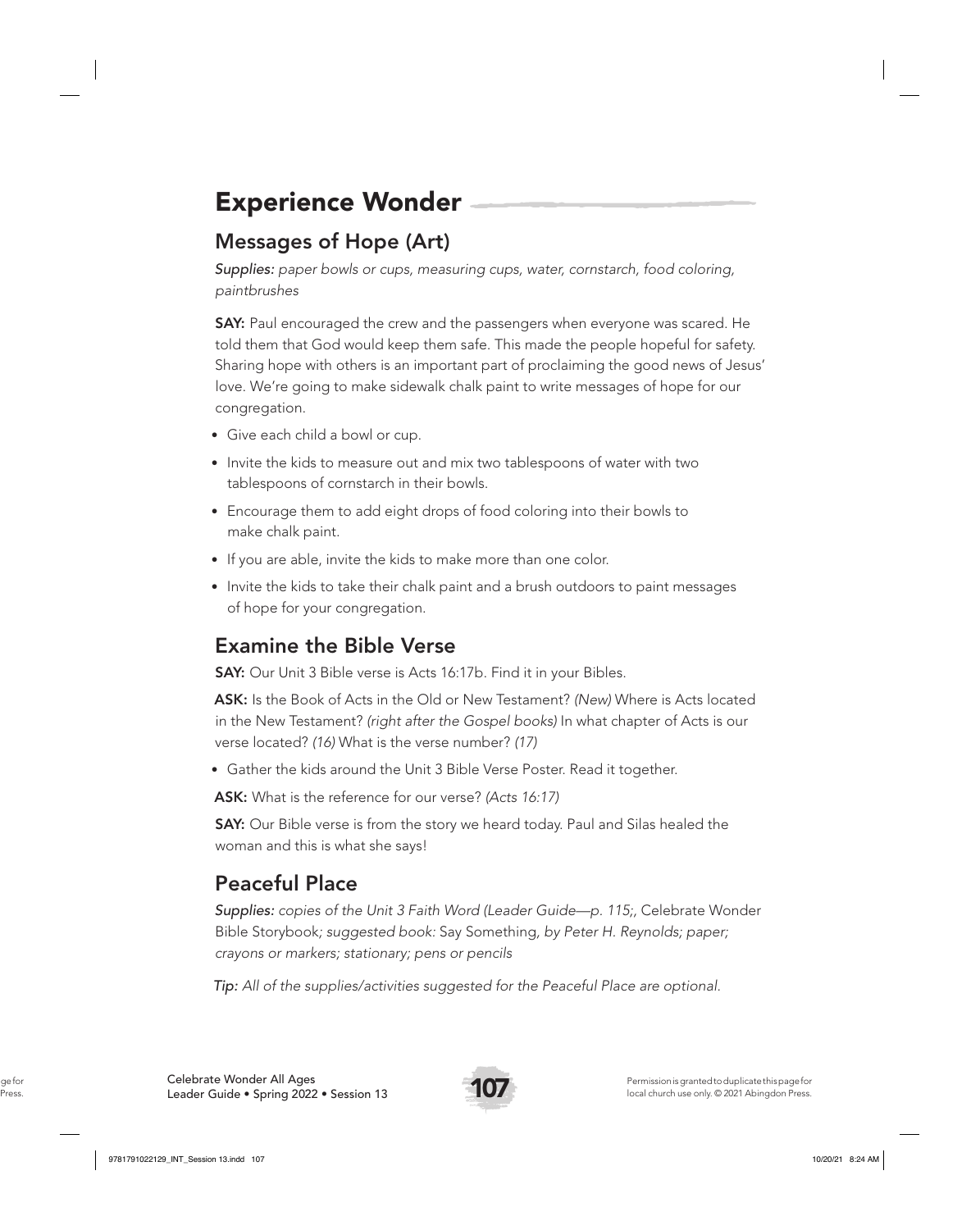- Assist the children, as needed, as they interact with the items provided.
- Encourage the children to color the Unit 3 Faith Word coloring page.
- Invite the children to write letters like Paul did.

# Go in Peace

# **Spiritual Practice –** Exploring Proclamation Through Preaching

**SAY:** A spiritual practice is something we do to help us connect to and spend time with God. It doesn't have to be the same thing every time, but it can be. A spiritual practice can be praying silently or out loud, dancing, singing, walking, breathing, drawing, chanting, or speaking blessings.

- Guide the children through a spiritual practice and invite them to repeat after you:
	- O LEADER SAYS: My voice is important.
	- O CLASS SAYS: My voice is important.
	- O LEADER SAYS: My voice matters.
	- O CLASS SAYS: My voice matters.
	- ❍ LEADER SAYS: Thank you, God, for my voice.
	- O CLASS SAYS: Thank you, God, for my voice.

PRAY: Dear God, help us proclaim your love in all we say and do. Amen.

• Bless the children before they leave. Touch each child on the hand as you say this blessing: "You are important. You matter."

## Family Spiritual Practice

SAY: Let's take a look at your Take-Home Pages for today *(Reproducibles 13F–13G)*. Ask your family to participate in this week's spiritual practice and talk about how to prepare for the unexpected as a family.

# Supplemental Activities

## Preschoolers – Sink or Float

*Supplies: water table or bin, water, items that sink, items that float*

**SAY:** Some things float on the water and some things sink in water.

ASK: What do you think these items will do? Will they sink or float?

- Invite the kids to test their hypothesizes by placing the items in the water.
- Encourage the kids to play in the water.

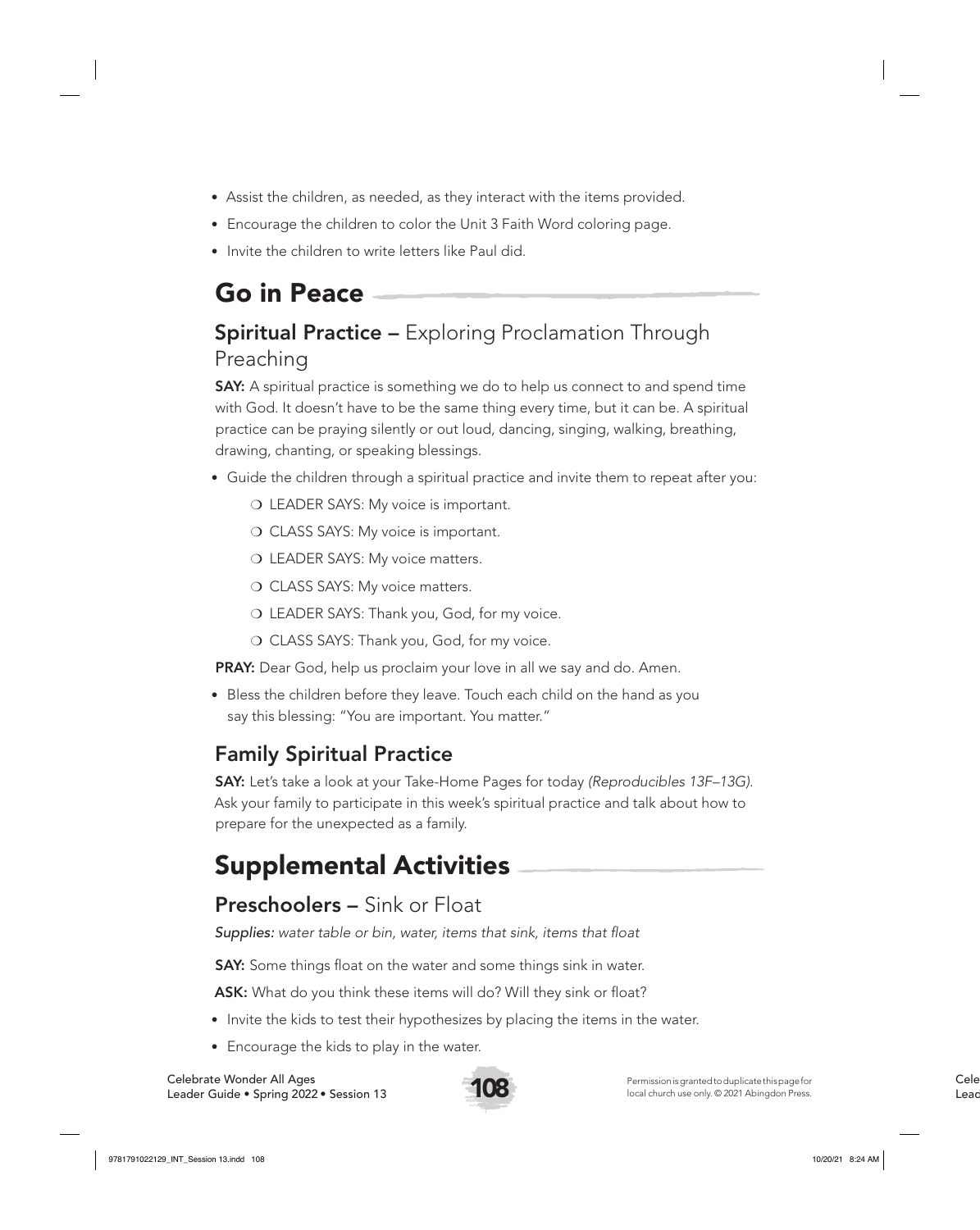• Keep playing until you are ready to move to the next activity.

**SAY:** When the boat Paul was on get shipwrecked, all of the people swam safely to shore just like Paul said they would.

### Early Elementary – Sea Storm

*Supplies: soft ball, sheet or blanket*

*Prepare Ahead: Spread a sheet out in a clear area. Place the ball in the center of the sheet.*

• Have the children sit in a circle around the sheet.

ASK: What does a wave at the ocean look like?

• Encourage the kids to make wave movements with their bodies.

**SAY:** Waves are smooth and dependable until a storm moves in. Then they get big and sporadic. We're going to make our sheet move like a sea storm! The ball in the middle will represent Paul's ship.

ASK: What do you think that sea storm looked like?

- Invite the kids to hold onto the edge of the sheet and make sea storm waves.
- Then encourage the kids to make calm sea waves.
- Keep alternating between calm waves and the sea storm until you are ready to move on.

### Older Elementary – Watercolor Painting

*Supplies: card stock, watercolors, paintbrushes, water, cups*

*Prepare Ahead: Put a little water in the cups for the children to rinse their paintbrushes in.* 

• Give each child a piece of card stock, watercolors, a paintbrush, and a cup of water.

ASK: What have you learned about proclaiming and proclamation this month?

**SAY:** Our words and actions teach people what is important to us. Paul proclaimed the good news of Jesus' love.

ASK: What do your words and actions proclaim?

- Invite the kids to paint a picture. It can be of their proclamations, or one of the stories they heard this month in Sunday school.
- Set the paintings aside to dry.
- When they are dry, encourage the kids to talk about their art with the group.